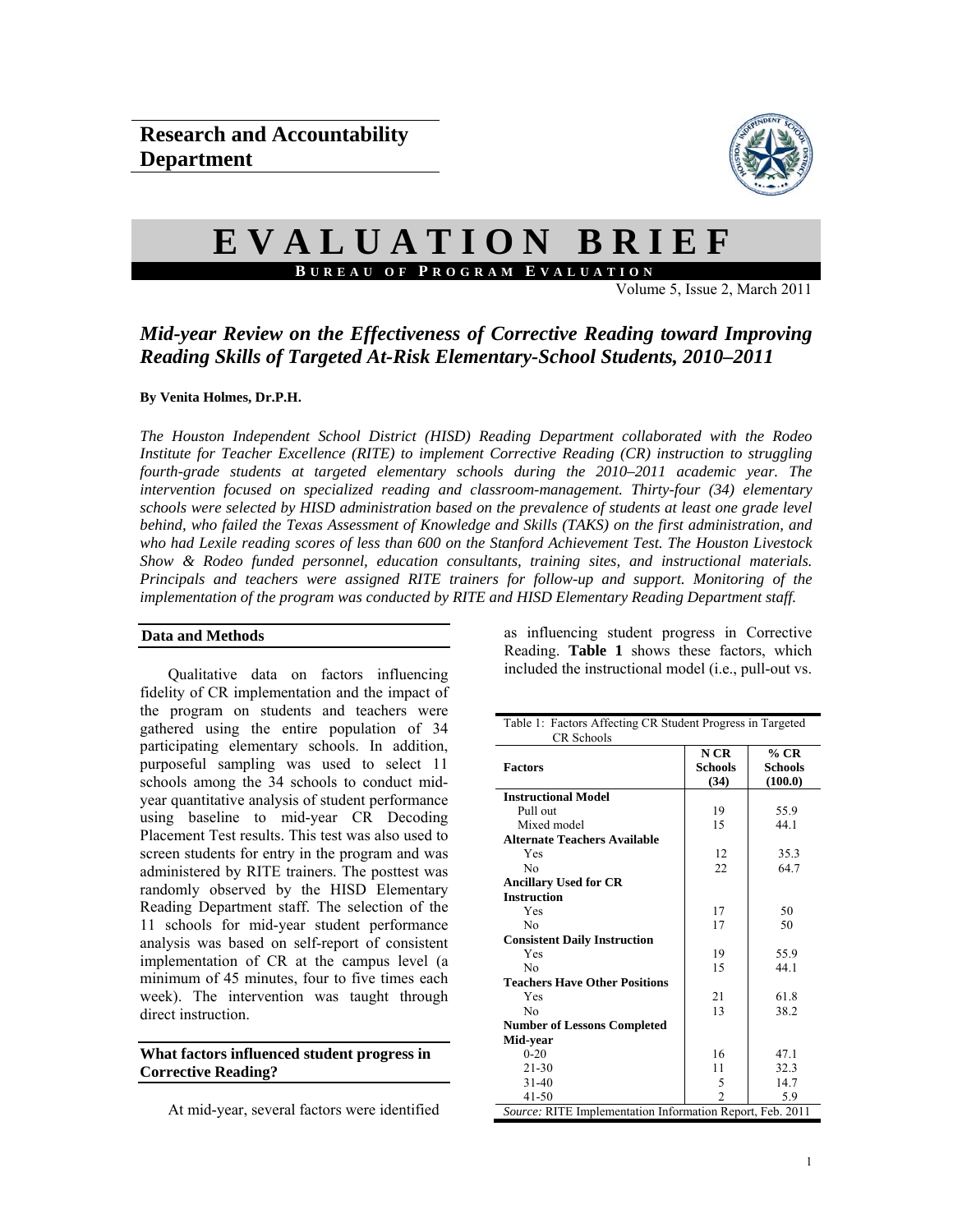| Number of Lessons Completed at Mid-year and              |                                       |          |       |  |  |  |  |  |  |
|----------------------------------------------------------|---------------------------------------|----------|-------|--|--|--|--|--|--|
| Consistent Daily Instruction, 2010–2011.                 |                                       |          |       |  |  |  |  |  |  |
|                                                          | <b>Consistent Daily Instruction</b> † |          |       |  |  |  |  |  |  |
|                                                          | Yes<br>No                             |          |       |  |  |  |  |  |  |
|                                                          | $(n=19)$                              | $(n=15)$ |       |  |  |  |  |  |  |
| Number of Lessons*                                       |                                       |          |       |  |  |  |  |  |  |
| $0-25$ (n= 22)                                           | 36.4                                  | 63.6     | 100.0 |  |  |  |  |  |  |
| $26-50$ (n=12)                                           | 91.7                                  | 8.3      | 100.0 |  |  |  |  |  |  |
| $\gamma$ 2= (1, N = 34) = 9.632, p = 003                 |                                       |          |       |  |  |  |  |  |  |
| * 65 lessons required to complete both Levels B1 and B2. |                                       |          |       |  |  |  |  |  |  |
| † Source: RITE Implementation Information Report, Feb.   |                                       |          |       |  |  |  |  |  |  |
| 2011                                                     |                                       |          |       |  |  |  |  |  |  |

Table 2: Chi-square Results on Relationship between

multiple-teacher model); the availability of an alternate teacher, the use of ancillary for CR instruction, consistent daily instruction, teachers having school positions other than CR teacher, and average number of lessons completed since instruction began. Schools using the pull-out model had only one CR teacher. These students were pulled out of their regular classroom setting to participate in CR intervention. On the other hand, schools using the mixed model had multiple teachers providing the CR intervention.

 A profile of the factors affecting progress in CR reveals that participating schools were more likely to use the pull out model, with consistent daily instruction, and no alternate teacher. Moreover, nearly 62 percent of the CR teachers had positions at their school other than CR teacher. At the point of data collection (February 10, 2011), a higher percentage of schools reported that CR teachers had completed between 0-20 lessons (47.1 percent), 21-30 lessons (32.3 percent), and more than 30 lessons (20.6 percent) (Table 1). Sixty-five lessons are required to complete both Levels B1 and B2 in the Decoding strand of CR. While completing only 0-25 lessons at mid-year does not appear to demonstrate consistent daily instruction at schools, the start date of CR could have influenced the number of lessons completed at mid-year.

 More in-depth analysis was conducted to determine whether schools with consistent daily instruction were more likely to have a higher number of lessons completed since instruction began. The 'number of lessons' variable was recoded to ensure an adequate sample size for analysis, resulting in '0-25 lessons completed' recoded as '1' and '26-50 lessons completed' recoded as '2.' The data shown in **Table 2** reveal that among the 34 schools, 91.7 percent of schools completing 26-50 lessons reported 'consistent daily instruction.' At the same time, 36.4 percent of schools completing 0-25 lessons, reported 'consistent daily instruction.' Chi-

square test results revealed that schools that reported completing between 26-50 lessons were more likely to have consistent daily instruction compared to schools completing 0-25 lessons. The results were statistically significant ( $\gamma$ 2= (1,  $N=34$ ) = 9.632, p=.003). The phi coefficient indicated that the strength of the relationship between the two variables was large (phi=.532).

## **What were the performance trends of schools participating in the RITE program?**

The Corrective Reading Placement Test assesses students' skills and measures their appropriate level of reading instruction. Specifically, the test measures students' abilities to learn word-attack basics and decoding strategies. CR has two strands, Decoding and Comprehension, each with four levels. Only the Decoding strand was implemented with participating students. Specific measures for Decoding include Level A which exposes students to sound-spelling relationships through regularly spelled words, irregular words, sentence- and story-reading activities applied through newly-learned strategies in real contexts (SRA- McGraw-Hill, Corrective Reading Series; Englemann, Hanner, and Johnson, 2008). In Decoding Levels B1 and B2, students' wordattack skills are refined and applied to more sound-spelling patterns and difficult words. Students are introduced to phonemic relationships, long and short vowel sounds, new sound combinations, and new word endings. Students must apply discrimination skills by reading stories of increasing length and complex syntax and answer comprehension questions both orally and in writing.

### *Pre and Posttest Results*

Performance was analyzed based on the Corrective Reading Placement Test results at baseline and at mid-year. A total of 270 students in the study sample had both baseline and midyear results. Baseline results determined student's placement in the intervention; whereas, mid-year testing assessed the program's impact

| Table 3: Related Samples Test Results Based on Baseline<br>and Mid-year Number of Decoding Errors on CR<br>Placement Test, 2010-2011 |     |       |       |         |  |  |  |
|--------------------------------------------------------------------------------------------------------------------------------------|-----|-------|-------|---------|--|--|--|
| N of<br>Mean#<br>Std.<br>p-<br><b>Students</b><br>Devia.<br>of Errors<br>value                                                       |     |       |       |         |  |  |  |
| <b>Baseline</b>                                                                                                                      | 270 | 10.02 | 4.804 | $.000*$ |  |  |  |
| Mid-vear                                                                                                                             | 270 | 2.54  | 2.920 |         |  |  |  |
| Significant at $p<001$                                                                                                               |     |       |       |         |  |  |  |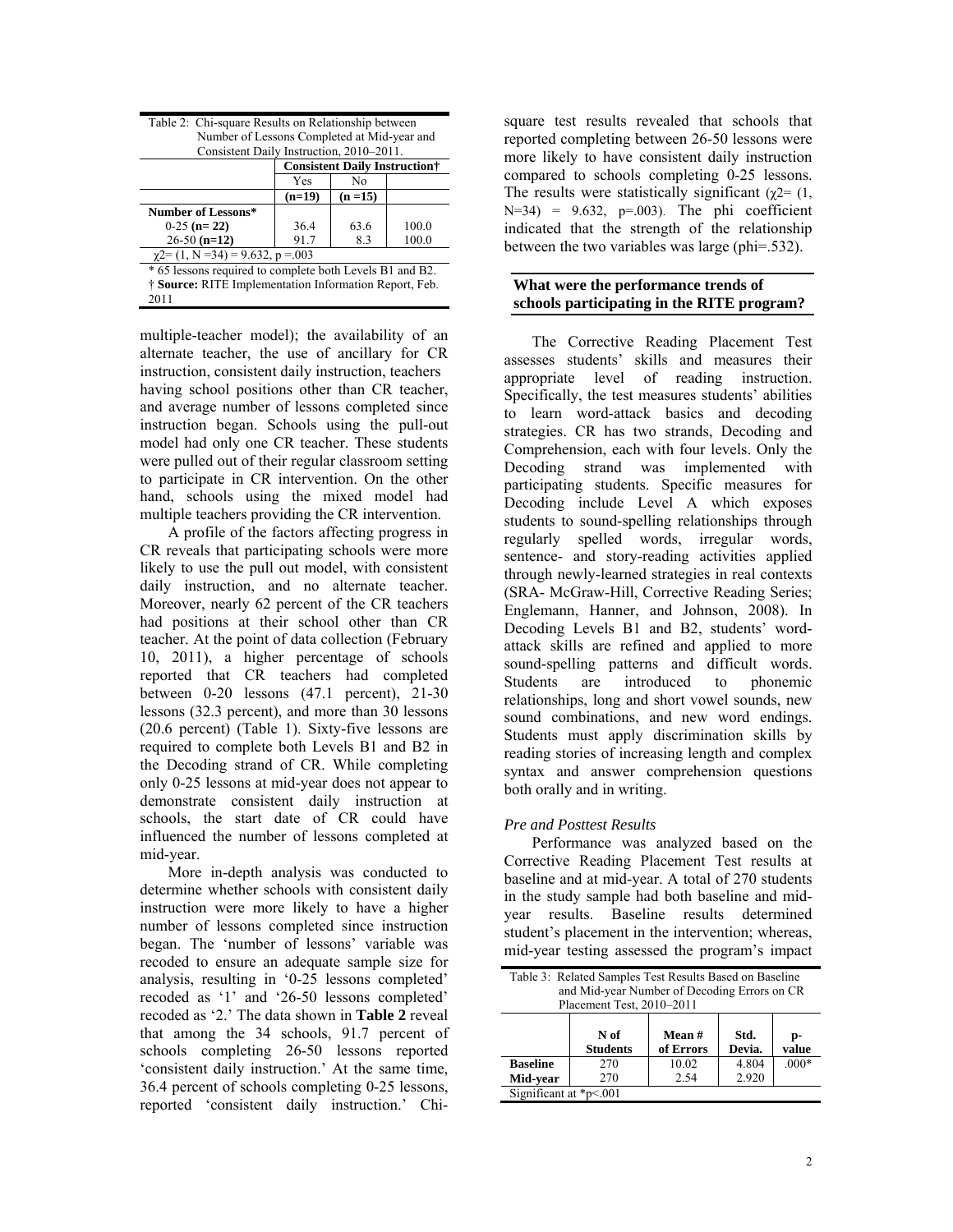on student's reading performance. Baseline testing was conducted in the fall 2010 and midyear performance was measured in March 2011.

**Table 3** shows the mean number of decoding errors at baseline was 10.02 compared to 2.54 at mid-year. There was more variability in the data at baseline compared to mid-year. The findings revealed a statistically significant improvement in students' performance from baseline to mid-year testing for the student sample  $(p<.05)$ .

Additional analysis was conducted to determine the influence of the model on progress made by students to move to the next level (from Level 1 to Levels 2, 3, or 4). **Table 4** shows that 267 students progressed to the next level in the CR program. Further analysis revealed that, among the 267 students that made progress, 32.6 percent were instructed using the pull-out model and 67.4 percent were instructed using the multiple teacher model. However, 100 percent of the students instructed using the pull-out teacher model made progress from baseline to mid-year to move to the next level, and 98.4 percent of the students instructed using the multiple teacher model progressed to the next level. The z test for two independent samples indicated no statistically significant difference between the groups in performance  $(z=1.20, p=.228)$ .

### **What factors influenced implementation of CR with fidelity?**

 The total population of 85 CR fourth-grade teachers was provided a link to an electronic

| Table 4: Progress Results on CR Placement Test Based on |  |
|---------------------------------------------------------|--|
| Intervention Model, Mid-year 2011                       |  |

| $n = 267$                | <b>Progress</b> | No<br><b>Progres</b> |               |     |
|--------------------------|-----------------|----------------------|---------------|-----|
| Model                    | n               | n                    | $\frac{6}{9}$ |     |
| <b>Pull-out Teacher</b>  | 87              | 100.0                |               | 0.0 |
| <b>Multiple Teacher</b>  | 180             | 98.4                 |               |     |
| $z = 1.20$ , $p = .2298$ |                 |                      |               |     |

survey to gather their perceptions relative to a list of factors considered to influence the implementation of CR with fidelity. The list was developed in collaboration with staff of the HISD Research and Accountability Department, RITE, and HISD Elementary Reading Department. The overall response rate was 56.5 percent, with 48 teachers responding to survey items. The results are presented in **Table 5**.

 Teachers participating in the survey characterized themselves as pull-out teachers (50.0 percent), teacher of record (43.8 percent), and hourly teachers (6.3 percent). About 79 percent of teachers had more than five years of teaching experience in HISD, and 62.5 percent had more than five years of experience teaching reading. The majority of teachers responded that they had taught CR more than five months during this academic year. In 2010–2011, 56.8 percent of teachers reported having less than 12 hours of district wide CR training, 91.7 percent had less than 12 hours of follow-up CR training presented by RITE, and 59.4 percent had less than 12 hours of personal development (e.g., practice at home on CR). In addition, the highest percentage of teachers had between 12–24 hours (31.5 percent) and 24–48 hours (26.3 percent) of support directly provided to them in their

Table 5. Survey Results of CR Teachers Regarding Factors that Influenced the Implementation of CR Intervention with Fidelity, Mid-year 2011

| $N = 270$                                                                 |    | <b>Strongly</b><br>Agree | Agree          |               | <b>Disagree</b> |               | <b>Strongly</b><br><b>Disagree</b> |               |    |  | $\mathbf n$ |
|---------------------------------------------------------------------------|----|--------------------------|----------------|---------------|-----------------|---------------|------------------------------------|---------------|----|--|-------------|
|                                                                           | n  | $\frac{0}{0}$            | $\mathbf n$    | $\frac{0}{0}$ | $\mathbf n$     | $\frac{0}{0}$ | n                                  | $\frac{0}{0}$ |    |  |             |
| Lack of training in implementation                                        | 34 | 91.9                     | $\overline{2}$ | 5.4           | 1               | 2.7           | $\theta$                           | $\theta$      | 37 |  |             |
| Students with special needs                                               | 29 | 76.3                     | 5              | 13.2          | 2               | 5.3           | $\overline{2}$                     | 5.3           | 38 |  |             |
| Uninterested students (don't seem to care about<br>learning)              | 18 | 48.6                     | 9              | 24.3          | 8               | 21.6          | $\overline{2}$                     | 5.4           | 37 |  |             |
| Unmotivated students (may feel that they are<br>missing other activities) | 18 | 51.4                     | 8              | 22.9          | 4               | 11.4          | 5                                  | 14.3          | 35 |  |             |
| Disruptive students                                                       | 16 | 43.2                     | 13             | 35.1          | 3               | 8.1           | 5                                  | 13.5          | 37 |  |             |
| Students with different academic abilities                                | 22 | 59.5                     | 8              | 21.6          | 5               | 13.5          | $\overline{2}$                     | 5.4           | 37 |  |             |
| Timely arrival of materials on campus (manuals,<br>$etc.$ )               | 16 | 48.5                     | 12             | 36.4          | $\overline{2}$  | 6.1           | 3                                  | 9.1           | 33 |  |             |
| District/campus testing                                                   | 8  | 29.6                     | 6              | 22.2          | 9               | 33.3          | 4                                  | 14.8          | 27 |  |             |
| Instructional time of day that CR is taught                               | 20 | 58.8                     | 6              | 17.6          | 8               | 23.5          | $\Omega$                           | 0.0           | 34 |  |             |
| Shortage or inadequacy of materials                                       | 31 | 81.6                     | 6              | 15.8          | 1               | 2.6           | $\Omega$                           | 0.0           | 38 |  |             |
| Frequent schedule changes of students                                     | 22 | 62.9                     | 3              | 8.6           | 6               | 17.1          | $\overline{4}$                     | 11.4          | 35 |  |             |
| Other campus duties                                                       | 20 | 60.6                     | $\overline{7}$ | 21.2          | 4               | 12.1          | $\overline{2}$                     | 6.1           | 33 |  |             |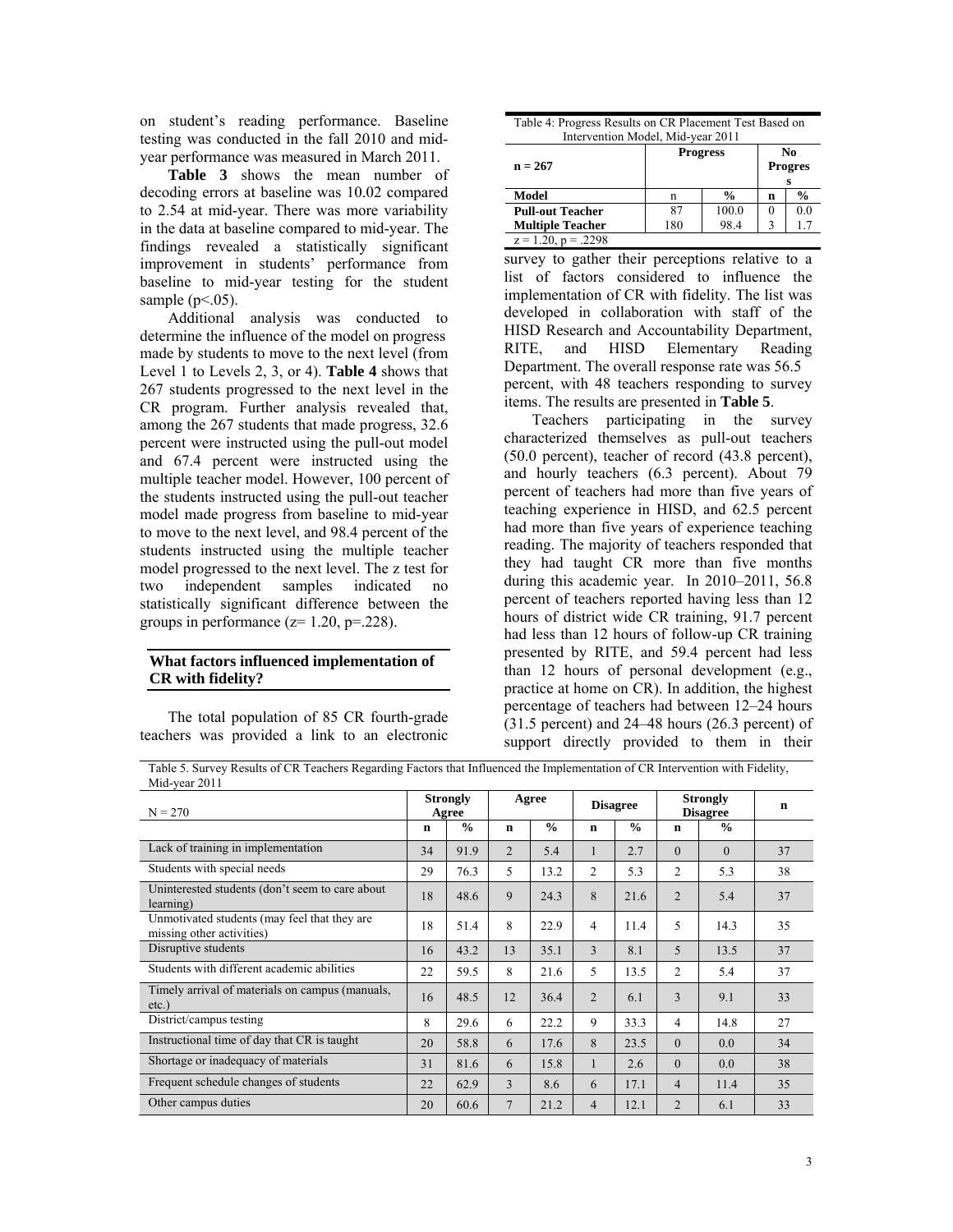| 2011                                                                                                                 |             |                          |       |               |                 |               |                                    |               |    |
|----------------------------------------------------------------------------------------------------------------------|-------------|--------------------------|-------|---------------|-----------------|---------------|------------------------------------|---------------|----|
| $N = 270$                                                                                                            |             | <b>Strongly</b><br>Agree | Agree |               | <b>Disagree</b> |               | <b>Strongly</b><br><b>Disagree</b> |               | n  |
|                                                                                                                      | $\mathbf n$ | $\frac{0}{0}$            | n     | $\frac{0}{0}$ | $\mathbf n$     | $\frac{0}{0}$ | $\mathbf n$                        | $\frac{0}{0}$ |    |
| Raised the level of reading achievement for my<br>students.                                                          | 20          | 54.1                     | 12    | 32.4          | $\overline{2}$  | 5.4           | $\Omega$                           |               | 34 |
| Increased the interest of my students in reading.                                                                    | 18          | 50.0                     | 12    | 33.3          | 2               | 5.6           | $\Omega$                           |               | 32 |
| Improved my skill level to teach reading.                                                                            | 18          | 48.6                     | 13    | 35.1          | 3               | 8.1           | 1                                  | 2.7           | 35 |
| Helped to close the achievement gap between low-<br>performing and high-performing students in<br>reading.           | 14          | 37.8                     | 11    | 29.7          | $\overline{4}$  | 10.8          | 1                                  | 2.7           | 30 |
| Provided me with knowledge and proficiencies that<br>I needed to ensure that I am a more qualified CR<br>instructor. | 20          | 54.1                     | 12    | 32.4          | 3               | 8.1           | 1                                  | 2.7           | 36 |
| Students seemed to enjoy reading.                                                                                    | 17          | 45.9                     | 16    | 43.2          | 1               | 0.7           | $\theta$                           |               | 34 |
| Was of high quality, as it addressed the readability<br>level of the students.                                       | 20          | 54.1                     | 12    | 32.4          | 3               | 8.1           | 1                                  | 2.7           | 36 |
| Encouraged the coordination of reading instruction<br>at the campus level                                            | 15          | 40.5                     | 8     | 21.6          | $\overline{7}$  | 18.9          | 2                                  | 5.4           | 32 |
| I recommend CR to other teachers.                                                                                    | 18          | 48.6                     | 11    | 29.7          | $\overline{4}$  | 10.8          |                                    | 2.7           | 34 |

Table 6. Survey Results of CR Teachers Relative to the Impact of CR Intervention on Reading for Targeted Students, Mid-year 2011

classroom on CR by their RITE trainer.

 Table 5 shows that teachers were most likely to express 'strong agreement' that the 'lack of training in implementation' influenced their ability to implement the program to the targeted population (91.9 percent). This may be partly due to the fact that teachers did not have adequate time to practice between training and implementation. This report did not assess teachers' perceptions of 'one-on-one coaching' provided by trainers in their classrooms.

 A high percentage of CR teachers also indicated 'strong agreement' that a 'shortage or inadequacy of materials' influenced their ability to implement the program (81.6 percent). Timelines regarding when to implement the program at campuses impacted when to order and deliver CR materials. Teachers were least likely to indicate 'strong agreement' that 'district/campus testing' had impact on implementation of the program with fidelity (29.6 percent). In addition, teachers were most likely to 'strongly disagree' that 'unmotivated' and 'disruptive' students affected their ability to implement the program with fidelity (14.3 and 13.2 percent, respectively).

### **What were teacher perceptions regarding the impact of CR on the reading for fourthgrade students?**

 The teacher sample was also asked to rate the CR program relative to its impact on fourthgrade students' in reading relative to specific areas. It should be noted that this question, specifically, addressed CR as an intervention, rather than the training component. However, it was evident from previous data reported that trainers intervened and provided follow-up training on how to implement the program. The results are presented in **Table 6**.

A slight majority of teachers 'strongly agreed' that CR 'raised the reading achievement' of their students, 'provided them with knowledge and proficiencies needed to ensure that they were a more qualified CR instructor,' and 'was of high quality, as it addressed the readability level of the students' (54.1 percent). In addition, 50.0 percent of teacher respondents expressed 'strong agreement' that the program 'increased the interest of my students in reading.' The teacher survey respondents were most likely to express 'strong disagreement' that the program 'encouraged the coordination of reading instruction at the campus level' (5.4 percent).

### **What were student perceptions regarding the impact of CR on attitude and interest in reading?**

 The extent to which the CR intervention impacted the attitude and interest of participating students in reading was measured through the distribution of a paper survey in CR class (**Table 7**). A total of 236 students among the 270 students at the 11 targeted schools completed the survey (87.4 percent). Students participating in the survey were among the students administered the mid-year CR Placement Test.

The highest percentage of surveyed students acknowledged that reading will help them become more successful in the future (94.7) and learning to read better will help them earn better grades in all of their classes (87.1 percent). In contrast, surveyed students were more likely to express that, following the CR intervention, they do not 'talk more to their parents or family about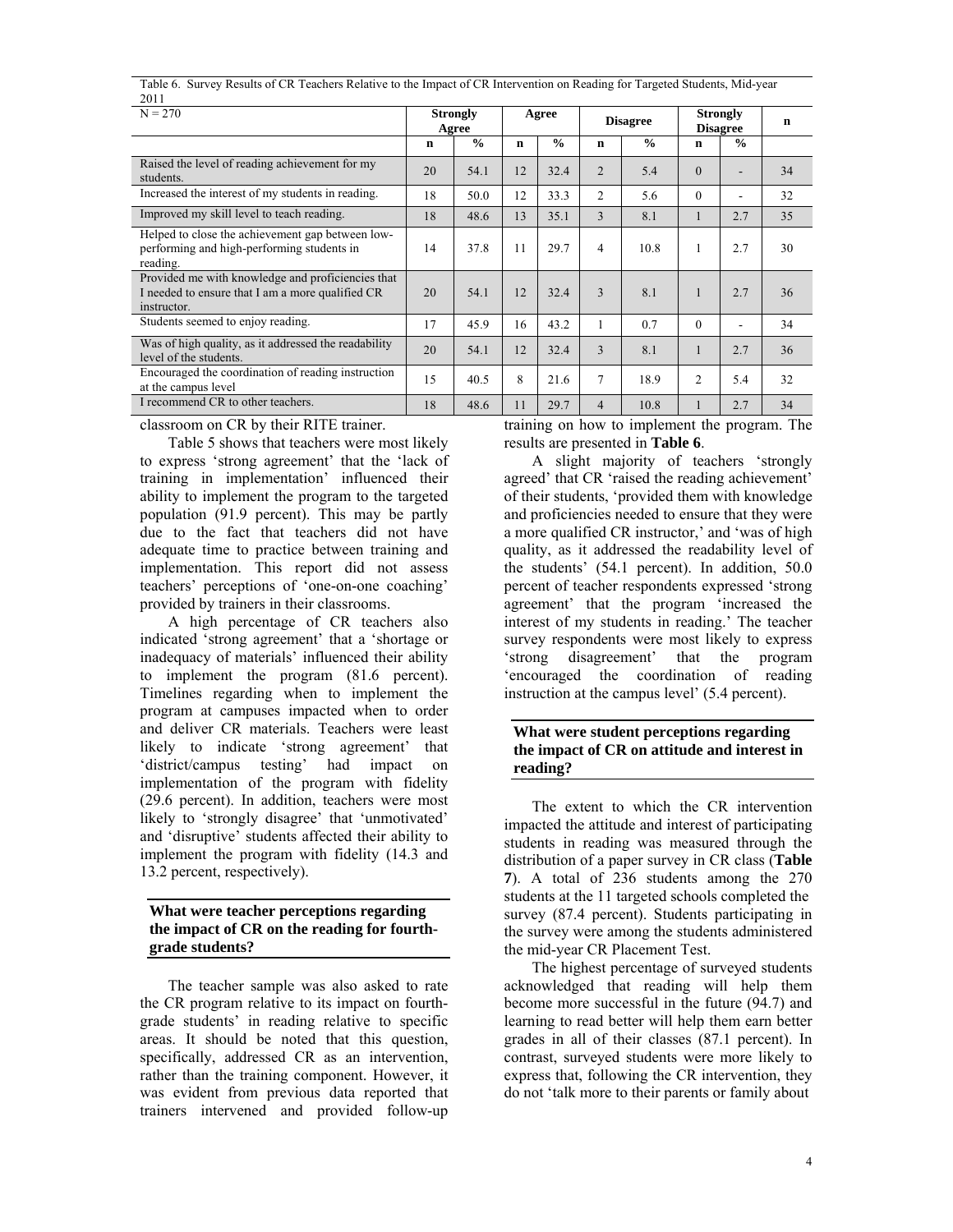|                                                                               |             | <b>Yes</b>    |             | <b>Maybe</b>  |                | N <sub>0</sub> |
|-------------------------------------------------------------------------------|-------------|---------------|-------------|---------------|----------------|----------------|
| $N = 270$                                                                     | $\mathbf n$ | $\frac{0}{0}$ | $\mathbf n$ | $\frac{0}{0}$ | $\mathbf n$    | $\frac{0}{0}$  |
| I am doing better in my reading class.                                        | 236         | 89.7          | 27          | 10.3          | $\theta$       |                |
| Reading is now easier for me.                                                 | 217         | 82.5          | 44          | 16.7          | $\overline{c}$ | 0.8            |
| My grades have improved in other subjects, like science and math.             | 193         | 73.7          | 61          | 23.3          | 8              | 3.1            |
| I need less help completing my school work because I can read better.         | 209         | 79.8          | 45          | 17.2          | 8              | 3.1            |
| Reading will help me become more successful in the future.                    | 249         | 94.7          | 13          | 4.9           |                | 0.4            |
| Learning to read better will help me earn better grades in all of my classes. | 229         | 87.1          | 33          | 12.5          |                | 0.4            |
| I have fun reading.                                                           | 222         | 84.4          | 37          | 14.1          | $\overline{4}$ | 1.5            |
| I read more at home.                                                          | 174         | 66.2          | 59          | 22.4          | 30             | 11.4           |
| I talk more to my parents or family about books that I read.                  | 171         | 65.3          | 55          | 21.0          | 36             | 13.7           |
| I like to work on reading assignments.                                        | 182         | 69.5          | 63          | 24.0          | 17             | 6.5            |
| I read more at school.                                                        | 217         | 82.8          | 37          | 14.1          | 8              | 3.1            |
| I enjoy going to the library.                                                 | 225         | 85.6          | 29          | 11.0          | 9              | 3.4            |
| I can read harder books now.                                                  | 209         | 79.5          | 47          | 17.9          | 7              | 2.7            |
| I enjoy my CR class.                                                          | 225         | 86.2          | 32          | 12.3          | 4              | 1.5            |
| I would recommend by CR class to other students.                              | 206         | 78.9          | 37          | 14.2          | 18             | 6.9            |

Table 7. Survey Results of Student Sample at 11 Targeted Schools Regarding their Attitudes and Interest in Reading Following CR Intervention, Mid-year 2011

books' (13.7 percent) or 'read more at home' (11.4 percent). Research supports the students' responses as fewer books are generally found in low-income communities compared to middleincome neighborhoods (Neuman, and Dickinson, 2006). Nevertheless, over 80 percent of the surveyed students indicated that 'reading is now easier,' 'they have fun reading,' 'they read more at school,' 'enjoy going to the library,' 'enjoy their CR class,' and are 'doing better in reading class.' About 79 percent of the students replied that they would recommend CR class to other students.

### **Discussion**

Corrective Reading is designed to promote reading accuracy (decoding), fluency, and comprehension skills of students in third grade or higher who are reading below grade level (What Works Clearinghouse, Intervention Report, Corrective Reading, 2007). For the midyear report, only data from a sample of schools that reported using consistent daily instruction were analyzed to measure student progress in reading as well as student attitudes and interests. Factors that could, ultimately, influence student outcomes were also taken into consideration, thus, measured through CR teachers' perceptions regarding the fidelity of program implementation. Additional perspectives on reading progress of participating students as well as program impact were gathered from a sample

of students and CR teachers who completed a web-based survey.

As expected, schools that provided consistent daily instruction to targeted students were more likely to have completed a higher number of lessons than schools that did not adhere to consistent daily instruction. Two models were used to instruct students, pull-out and a multiple-teacher model. However, there was no significant difference in the progress of students who were provided instruction using the pull-out model versus the multiple-teacher model.

In addition, there was no evidence that any of the CR students completed the program successfully. This was expected considering the fact that the 45 minute time allotment does not ensure enough time for students to complete one lesson daily. However, if students are to fully benefit from the CR intervention, it is critical that they advance through the program levels as designed. Not doing so could influence implementation of the program with fidelity. Also, issues related to scheduling of students and the instructional time of day may have contributed to students progressively exiting the program.

A strength of the program is that training resources are systematic and explicit, although, teachers may have difficulty adjusting to an intervention with sequenced and scripted lessons. Successful implementation requires training and practice. The vast majority of teachers surveyed for this report expressed that lack of training in